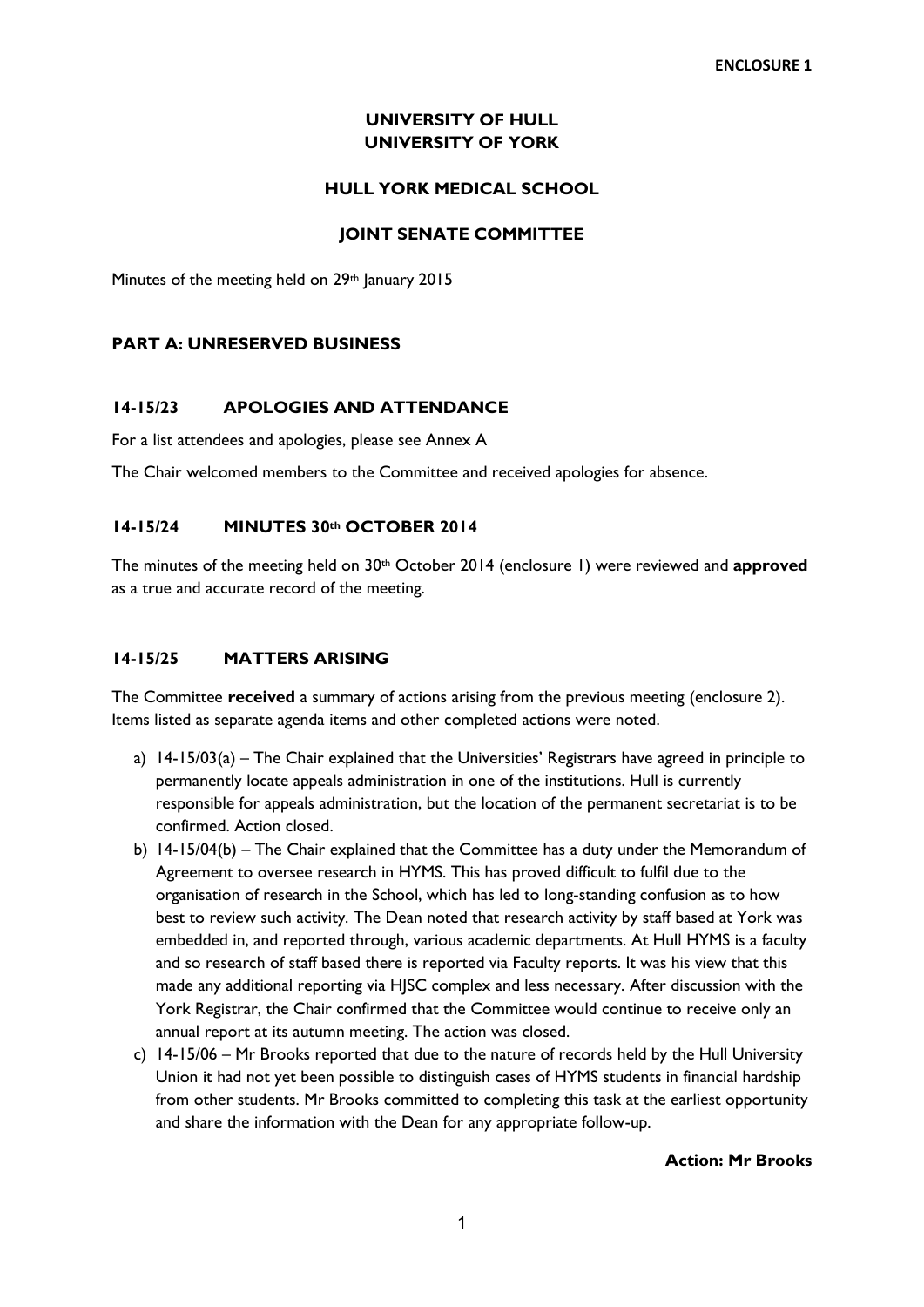d) 14-15/09 – The Head of Quality and Standards informed the Committee that following its direction all suggested amendments had been made to the Code of Practice on Academic and Fitness to Practise Appeals and this had been implemented 8th December 2014, accompanied with a revised appeal form. The application process guidance the Committee had suggested be introduced has been published as interim copy, pending finalised versions ahead of the next assessment cycle in February 2015. Usability of the guidance will be closely monitored.

The Committee was also informed that the Office of the Independent Adjudicator had published its anticipated guidance on appeals shortly after the new Code of Practice was published. The Head of Quality and Standards has undertaken a mapping exercise to determine where the OIA guidance suggests the Code of Practice could be revised further. A draft of a revised Code incorporating additional OIA guidance will be presented to the Board of Studies in March 2015 before submission to the April HJSC, with the aim of introducing the approved version for the 2015/16 academic year.

## **Action: Chair BoS**

e) 13-14/58 – The Chair BoS informed members that a revised Code of Practice on Assessment and Examination for MBBS would be submitted to the March BoS and the April HJSC.

## **Action: Chair BoS**

# **14-15/26 TO CONSIDER MATTERS RAISED BY STUDENT REPRESENTATIVES**

The student representatives did not bring any matters to the Committee's attention.

## **14-15/27 TO RECEIVE A WRITTEN REPORT FROM THE DEAN**

The Dean introduced his report (enclosure 3), highlighting particularly:

- The difficult financial situation in which HYMS is operating currently;
- The near completion of the organisational review and restructuring and that a review of academic and clinical leadership will commence shortly;
- The work underway to submit an application in November 2015 for an Athena SWAN Silver Award;
- The generally positive final GMC review report, which will be submitted to HJSC in April;
- The recent completion of MBBS applicant interviews for 2015 entry;
- The ongoing challenges of implementing the new MBBS curriculum;
- The pleasing REF results for HYMS for staff submitted under seven assessment units across the two Universities.

Members of the Committee noted that a higher REF return rate for HYMS staff based in University departments would be desirable and that it had been particularly satisfying to see high impact scores. The Dean explained that HYMS' position in league tables varied according to table compilers' methodologies. Additionally, it was noted that the Medical Schools Research Council had taken a HYMS study to use as an example of best practice.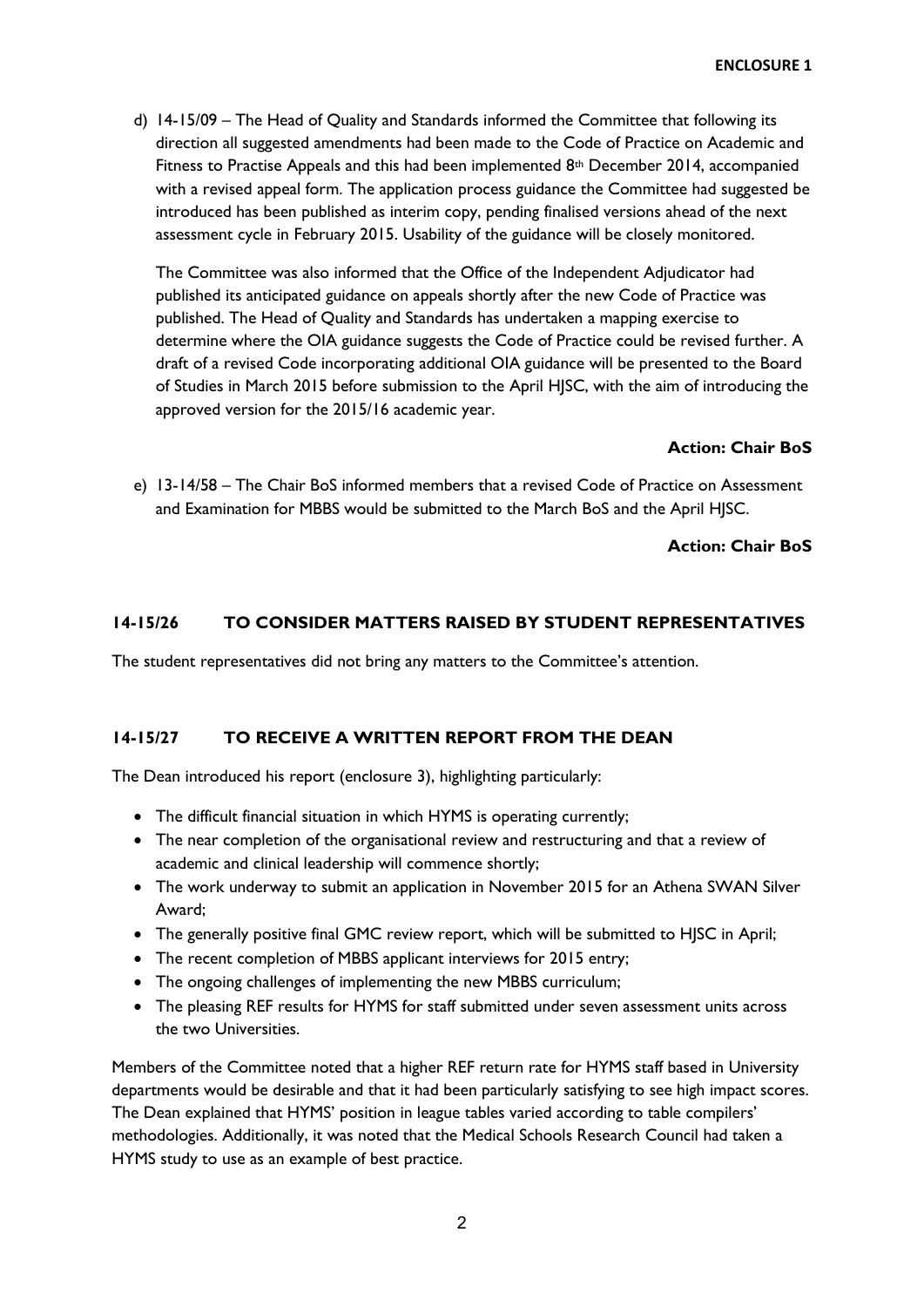The Dean explained that there would be some financial impact on teaching and learning, for example PBL group sizes had been increased from 8-10 students, but would not be raised further in order to safeguard the learning experience. The impact of financial constraints was reported as constraining development more than current teaching as there are insufficient funds to expand the academic staff. Discussions are progressing with the Universities to secure funds for additional posts and resources.

The Dean explained the initial priorities for new programme development that would allow for expansion of student numbers and attract MBBS students and others wishing to develop in particular specialisms. However, these would also be contingent on increased staff numbers, additional physical resources and the refurbishment of the Loxley Building at Hull.

The Chair congratulated HYMS on the staff awards achieved, as well as praising the School for introducing its own prizes to recognise women's scientific achievements.

# **14-15/28 TO CONSIDER AND APPROVE A PROPOSAL TO RENAME INTERCALATING AWARD TITLES**

The Committee considered a proposal (enclosure 4) to replace the single generic *BSc (Hons) Medical Science* award in order to better reflect what subjects students had studied and to potentially attract additional external applicants to the intercalation awards. The proposed titles to replace the current BSc (Hons) Medical Sciences were:

- *1. BSc (Hons) Medical Science (Sport, Health and Exercise Science)*
- 2. *BSc (Hons) Medical Science (Biomedical Sciences)* applicable to students who complete the intercalated degree at Biology, York
- 3. *BSc (Hons) Medical Science (Biological, Biomedical & Environmental Sciences)* applicable to students who complete the intercalated degree at Biology, Hull
- *4. BSc (Hons) Medical Science (Applied Ethics)*
- *5. BSc (Hons) Medical Science (Philosophy of Mind & Body)*

It was noted that the proposed award *BSc (Hons) Medical Science (Biomedical Sciences)* is entirely separate to, and does not affect, the recently introduced York *BSc Biomedical Sciences* programme.

The Committee noted the School's desire to develop further intercalation opportunities for its own students and to attract external applicants, investment permitting. Neuroscience and Anatomy were offered as potentially attractive avenues for innovation. It was also noted that a review of the intercalated award portfolio might be required following the QAA's recent confirmation that MBBS awards are typically at Level 7(M) of the *Framework for Higher Education Qualifications.* This has implications for Level 6(H) intercalation awards if the HYMS MBBS is recalibrated to Level 7(M).

The Committee **approved** the proposed titles which will be implemented in the academic year 2015-16 at which point the generic title would cease to exist. Students who started their intercalated degree in 2014-15 will be awarded the generic: *BSc (Hons) Medical Sciences*.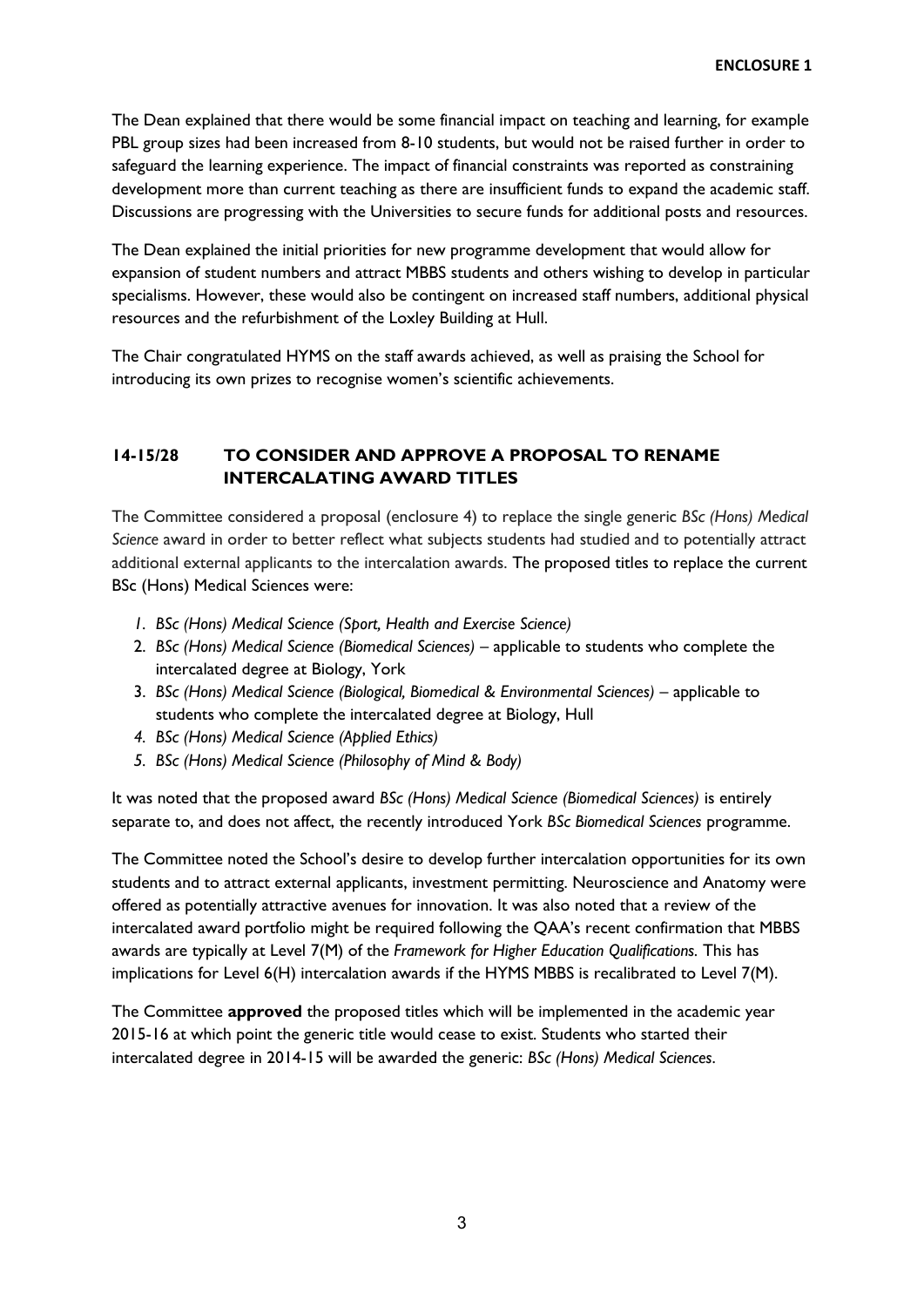## **14-15/29 TO CONSIDER AND APPROVE A HYMS POLICY ON LEAVE OF ABSENCE**

*(Secretary's note: Members questioned the degree to which the Board of Studies is empowered to approve regulatory documents and changes to governance structures within the School without requiring HJSC's approval. The Chair stated his support for a measured approach providing HYMS autonomy to approve operational and policy documents of lesser significance, or that lack wider implications for the Universities. However, the Chair also notes the terms of reference (a) and (m) for HJSC detailed in the Memorandum of Agreement which direct that it is HJSC's role to approve Regulations and Codes of Practice (a) and to approve the academic management structures for progression and for awards (m). This note is of particular relevance to the items discussed and minuted as: 14-15/29 – 14-15/32 and 14-15/35).* 

The Committee considered a proposal (enclosure 5) to introduce a new Policy on Leave of Absence to cover all HYMS programmes and that would fill a current policy void. The proposal had been adapted from the University of Hull policy after review of both Universities' documentation.

Members supported the proposal which was **approved** subject to the following amendments:

- Section 5.4 and the flowchart (p.11) be reviewed to ensure consistency and the intended provision that the Chair BoS approves requests by Chair's Action rather than approval being required by the full committee;
- That the flowchart (p.11) be reviewed to consider ways to simplify the process for considering, reviewing and approving a request for Leave of Absence;
- Section 6.3.1 be amended to replace 'councillor' with 'counsellor';
- Section 8.1.1 be amended to include 'and clinical placements' at the end of the sentence (in recognition that HYMS students will study in clinical settings as well as on campus);
- Section 9.2 be amended to read '...before HYMS will permit you to register...'

The Chair was content for the Policy to be implemented following the suggested amendments without requiring any final review by him.

#### **Action: Chair BoS**

## **14-15/30 TO CONSIDER AND APPROVE THE HYMS POLICY ON MITIGATING CIRCUMSTANCES**

The Committee considered a proposal (enclosure 6) to introduce a new Policy on Mitigating Circumstances to cover all HYMS programmes and that would fill a current policy deficiency. The proposal had been adapted from the York policy after review of both Universities' documentation.

It was noted that consideration and approval of this policy would also require the approval to constitute a new Mitigating Circumstances Committee which was part of the Academic Governance Review (see M14-15/35). The new structure of an MCC under the Boards of Examiners was thought to offer a more effective and logical organisation than the current position.

The Committee stressed the need to ensure that at all stages of the process of applying for mitigating circumstances students were made aware of the support available to them internally and at the Universities. It was suggested that the form on which students apply for mitigating circumstances be amended to include signposts to the appropriate Hull and York services.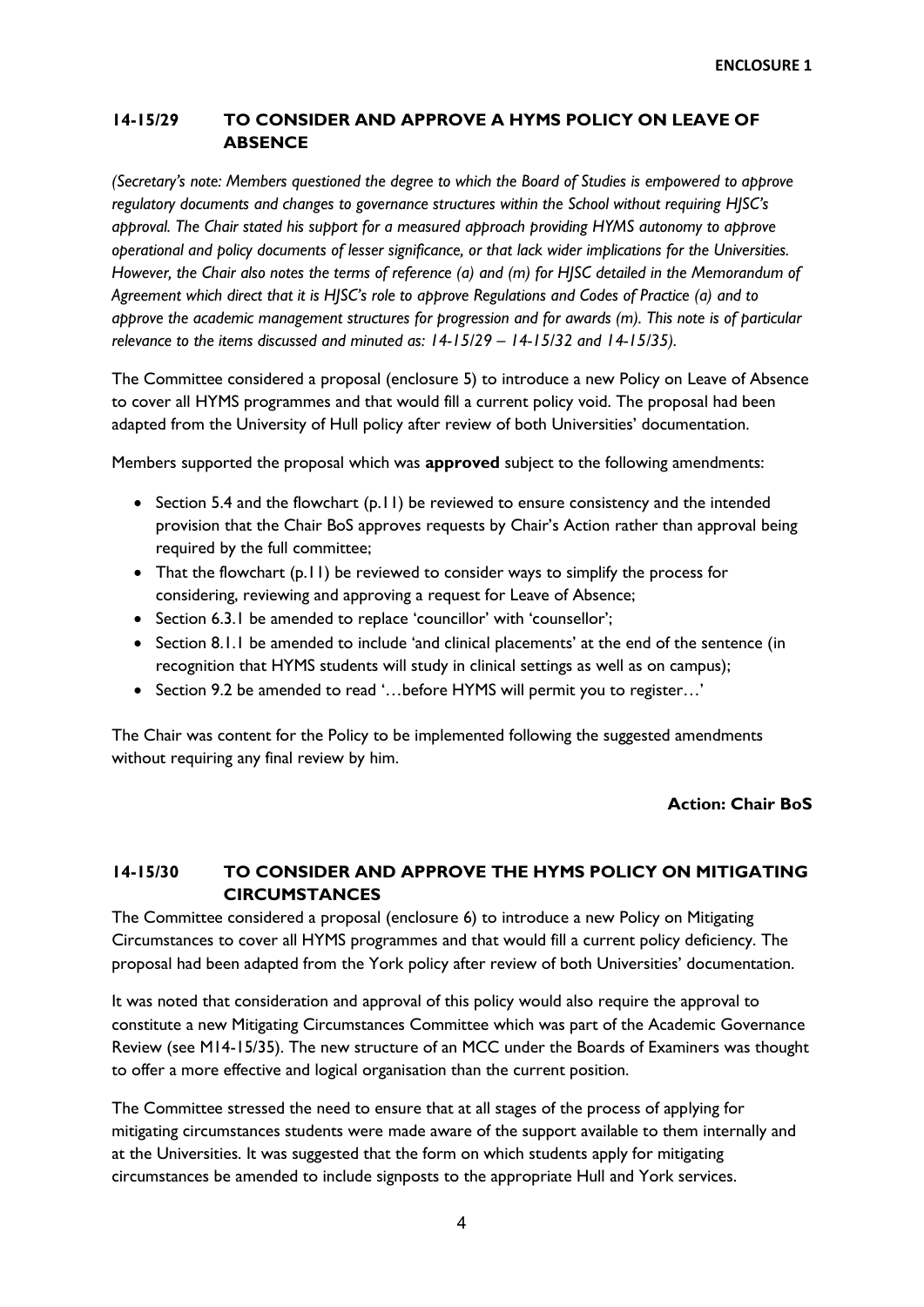The Committee was concerned that information and procedures relating to students with disabilities and who needed to apply for mitigating circumstances were clear throughout the policy. It was agreed that section 3.4 be removed and that the full policy be reviewed to ensure it balances both the onus on students with disabilities to know what their responsibilities are in cases of mitigating circumstances, with the School's obligation to be mindful of due process in case handling and in providing information to all students enabling them to fulfil their responsibilities.

The student representatives were concerned to ensure that the reasons for which mitigating circumstances were unlikely to be approved (section 7.1, pp.12-13) did not disbar the approval of some legitimate cases. The Committee agreed that the direction provided by section 7.1 allowed for some discretion and the recognition that severe instances of some stated circumstances could lead to the approval of mitigation where their effect was sufficiently severe.

The policy was **approved** subject to the suggested review and amendments. The Chair was content for the Policy to be implemented following the amendments without requiring final review by him. **Action: Chair BoS**

# **14-15/31 TO CONSIDER AND APPROVE THE HYMS POLICY ON DISABILTIY AND REASONABLE ADJUSTMENTS IN ASSESSMENTS**

The Committee considered a proposal (enclosure 7) to introduce a new Policy on Disability and Reasonable Adjustments in Assessments to cover all HYMS programmes and that would fill a current policy deficiency. The proposal had been developed in consultation with the Director of Student Services (York) and following unsuccessful attempts to gain advice from Hull colleagues (see also M14-15/32).

With regard to section 3.3, the Committee considered whether there was a risk of assessments of need carried out by York or Hull leading to different thresholds and decisions of appropriate adjustments. It was felt that each case would be considered on its individual circumstances regardless of which university conducted the assessment, thus making it difficult to ascertain such differences. The Dean stated that any suggested trends of students being routinely assessed differently leading to inequitable outcomes would be raised with the appropriate services. The policy was **approved**.

# **14-15/32 TO CONSIDER THE YORK POLICY ON FITNESS TO STUDY AND ITS IMPLICATIONS FOR HYMS**

The Chair introduced the York Policy on Fitness to Study (enclosure 8) which was to be implemented across the University pending direction as to whether or not it would apply to HYMS students, in what circumstances and whether or not it required amendment to be inclusive of practices in the School. The Committee was informed that the policy had been brought to HJSC after the Secretary of BoS had discussed the draft with the Director of Student Services (York), to gain some comment from HYMS staff and those from Hull that could consider the implication for Hull-registered students.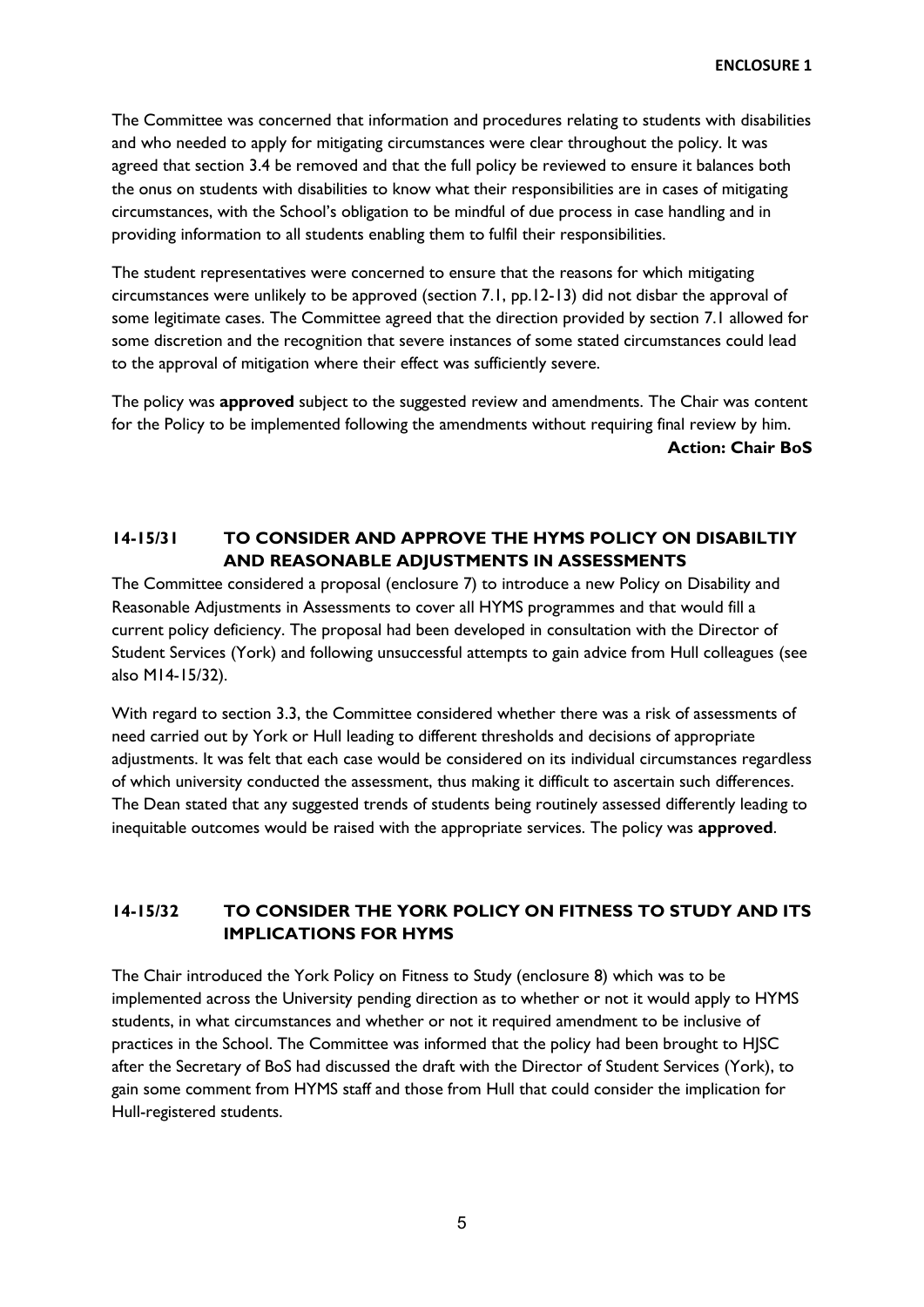The Chair suggested that HYMS could consider: adopting the proposed York policy with adaptions to fit School practice; adopt an equivalent policy of the University of Hull, or; use the Universities' policies as a template for drafting its own if the need was felt.

The Committee was informed that the Director of Student Services (York) had attempted to gain the opinion of colleagues at Hull without success and that it was recognised such a view was important to obtain. The Deputy Chair offered to assist in establishing communications with the appropriate people and informed the Committee that Hull's policy on Leave of Absence covers the same circumstances as those addressed by the proposed York Fitness to Study document.

### **Action: Deputy Chair**

It was **agreed** that the Committee was insufficiently informed of the policy context and that further discussion of the issues raised were needed within the School. It was suggested the Board of Studies considers the issue at its next meeting. In addition, the Chair BoS offered to conduct a review of the relationship of inter-relating policies to ensure comprehensive cover of procedures and effective delineation between policies.

### **Action: Chair BoS**

## **14-15/33 TO CONSIDER AND APPROVE ANNUAL PROGRAMME REVIEW, EXTERNAL EXAMINERS' REPORTS AND COMBINED ACTION PLAN**

The Head of Quality and Standards introduced the annual programme review for 2013-14, accompanying external examiners' reports and action plan combining actions resulting from the period review and NSS (enclosure 9). It was noted that the action plan has continued to be implemented since its submission to the Committee and that it will remain a live document overseen by the Board of Studies.

The Chair thanked members of staff that had compiled the reports. Members praised its quality and were pleased that the agreed process for completing the documentation had been a successful exercise (see M14-15/14).

Members observed a missing examiner's report and were informed that this examiner has now finished their term and so there was little leverage in order to obtain the report. However, it was reported that the MBBS Programme Board was satisfied that other externals had provided sufficient feedback. Furthermore, the Committee was reassured that the School, Academic Support Office (York) and Exams Office (York) are monitoring the return of reports more closely and pursuing late submissions. This activity has seen a better return than for 2012-13.

Mr Brooks informed the meeting that Hull University Union are working with Hull to review the extent to which students are asked to complete surveys and to assess the degree of survey fatigue. Mr Brooks invited HYMS to take part in these discussions in relation to concerns in the APR to reduce survey fatigue. The Chair BoS to liaise with Mr Brooks.

## **Action: Chair BoS**

A question was raised regarding the timing of some student feedback activities, as a concern that they did not affect the NSS response rate or influence the actual NSS responses. The Head of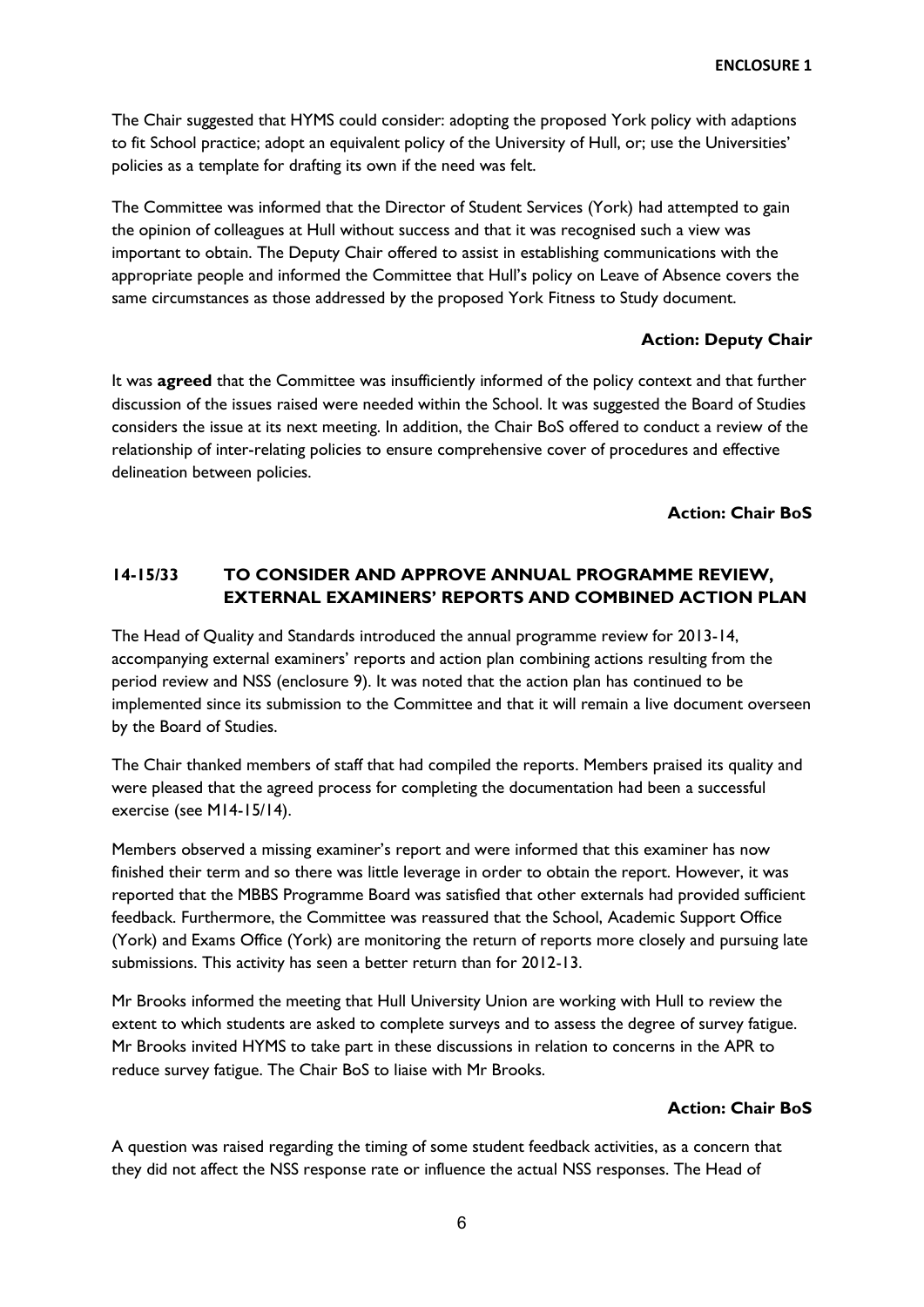Quality and Standards explained that the School was constrained by GMC requirements to seek feedback on aspects of the final year assistantship, but reassured the Committee that care was taken to encourage completion of the NSS without influencing how students responded.

Unresolved issues with the quality of some accommodation for students on placements were noted. Mr Brooks informed the Committee of the Hull Union's star rating initiative for assessing the quality of accommodation and offered to discuss with the School how that used by HYMS students might be included as a catalyst for quality improvement. The Dean reassured the Committee that such issues had been resolved at other sites and that the School firmly encourages NHS partners to enhance the standards of student accommodation. The Dean added that the NHS' responsibility for residences limited HYMS' ability to improve it, but that complaints would be followed up with Trusts.

HYMS' commitment to student representation, as reflected in the APR process and report was noted. The Committee was informed that a working party was examining the role, effectiveness, training and support for student representation with an aim to enhance the student voice further.

The Committee **approved** the APR, accompanying examiners' reports and action plans.

# **14-15/34 TO CONSIDER AND APPROVE THE ANNUAL REPORT OF ADMISSIONS TO THE MBBS COURSE**

The Chief Operating Officer introduced a report on the admissions cycle leading to the 2014 entry to the MBBS programme, which included data on five-year trends in applications and admissions (enclosure 10). It was noted that the cycle had been challenging due to HYMS' decision to guarantee interviews to applicants of a certain standard. This had led to increased numbers of applicants but low conversion due to many people selecting HYMS as an insurance option. The interview guarantee policy had not been repeated for the 2015 entry cycle, which was underway and on track. It was suggested that comparison of the 2015 entrants with the admissions in 2013 would be preferable next year due to the idiosyncrasies of 2014.

It was reported that the School met its Home student target in 2014, but again missed its Overseas one. The Dean informed the meeting that effort was being put into international marketing and relationship building with Overseas applicants to encourage offer acceptance. The Committee was pleased to note the increased proportions of entrants in 2014 from socio-economic groups 4-7, BME groups and graduates. The Committee **approved** the report.

# **14-15/35 TO RECEIVE A PROGRESS REPORT ON THE ACADEMIC GOVERNANCE REVIEW**

The Chair BoS introduced a progress report on the Academic Governance Review (enclosure 11) and sought the Committee's approval for the revised Code of Practice on Academic Committees.

It was noted that the creation of, membership and terms of reference of the Mitigating Circumstances Committee required approval in order to implement the Mitigating Circumstances Policy (M14-15/30). The Committee **approved** this and acknowledged the interim impacts on the Academic Progress Committee.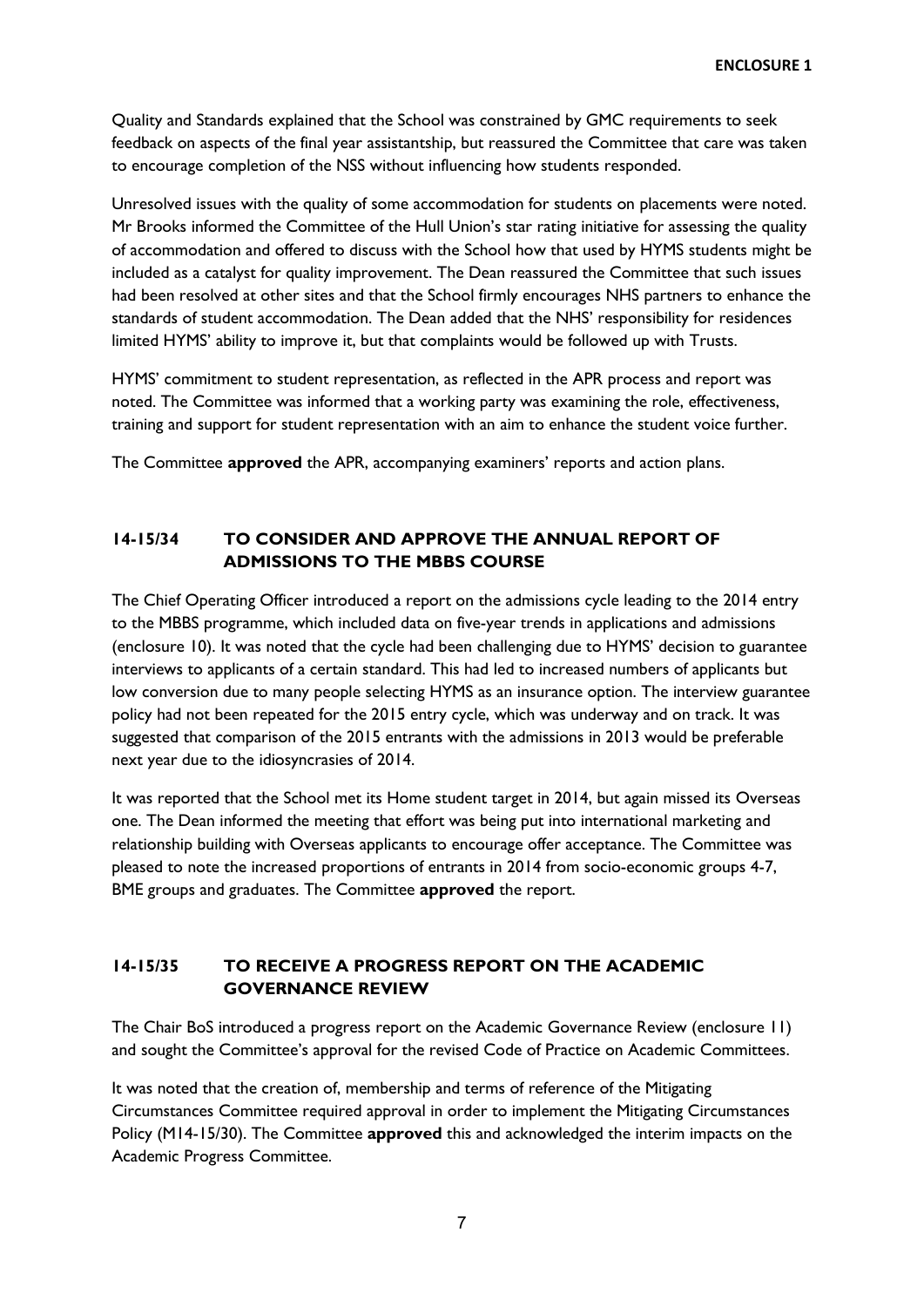The Committee noted that the proposal as a whole included some appendices to the Code of Practice still awaiting a number of outstanding decisions, particularly regarding the BoS' own membership and terms of reference and those of the Staff Student Committee.

The Committee offered a number of comments for BoS to consider when proposing a final constitution for the Board and its sub-committees:

- There was a difference of opinion as to whether the Board should have a narrower, more executive membership or a wider one inclusive of a greater number of academic colleagues. It was appreciated that a larger BoS could be difficult to physically accommodate with the need for simultaneous video-linked gatherings at Hull and York for the meetings, but it was felt these could be overcome.
- A more inclusive Board of Examiners was suggested as an alternative to a more inclusive BoS. It was proffered that increasing the Boards of Examiners' memberships to include academic colleagues that taught on and set assessments on the programmes could enhance their sense of contribution to the processes and provide a valuable opportunity to discuss assessment issues that might currently be lacking.
- It was observed that there is still a risk that the same people will be members of too many of the proposed committees which could create conflicts of interest or a narrowness of perspective. It was suggested that a more inclusive approach could facilitate greater sharing of committee responsibilities amongst a wider pool of people and enhance governance.
- The relationship between the Mitigating Circumstances Committee and Boards of Examiners should be unambiguous in the terms of reference to ensure that the Board of Examiners focuses on assessment of results and is not reviewing decisions made by the MCC, which should be subject to review only by the Chair BoS.
- The terms of reference for Staff Student Committee should demonstrate the genuine incorporation of student representation and opportunities for student contribution, not merely that students will be listened to. For example, term of reference two on page 14 could refer to "active engagement and participation" of the student body.

The Committee was supportive of the results of the Academic Governance Review, and requested that the Chair of BoS takes note of the above comments when finalising the Code of Practice and its appendices. The Chair advised that a final revision, in line with the progress report and engaging with the Committee's recommendations could be submitted for HJSC approval under Chair's Action.

#### **Action: Chair BoS**

## **14-5/36 TO RECEIVE THE ANNUAL REPORT FROM THE HYMS ETHICS COMMITTEE**

The Committee noted for information the annual report of the HYMS Ethics Committee (enclosure 12) which had been submitted to the ethics committees of the two universities.